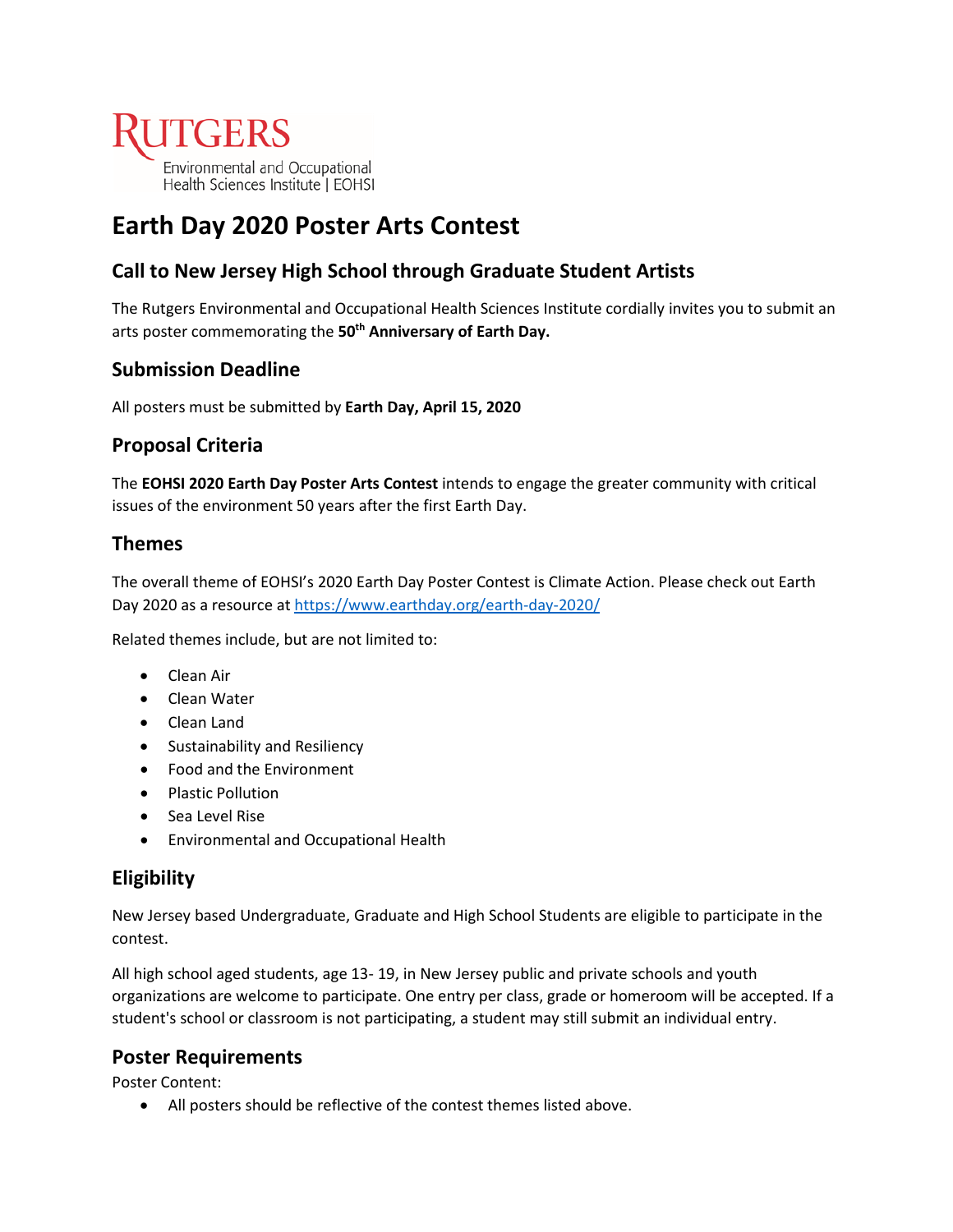- Posters created must be original artwork.
- Posters that include appropriated or copyrighted imagery will be immediately disqualified.
- Posters must be clearly legible.
- Each poster includes one mandatory line of copy: **Commemorating the 50th Anniversary of Earth Day**, additional copy points or titles or a slogan are optional.

#### **Materials:**

 Any variety of media may be used (oil, watercolor, pen and ink, crayon, chalk, markers, graphic art and photography). Posters with colors that are not bright enough to be reproduced in printing cannot be selected.

#### **Size & Layout**

- Minimum:  $8\frac{1}{2}$ " x  $11$ "
- Maximum: 24" x 36"

#### **Poster Submission:**

Each poster must have the **[Release Form \(PDF\) \(19 KB\)](http://eohsi.rutgers.edu/wp-content/uploads/Contest-release-form.pdf)** securely fastened to the back of the poster. A poster not accompanied by a completed Release Form will not be eligible for further judging. The posters, with Release Forms, must be **received** by April 15, 2020 to:

#### **EOHSI 2020 Earth Day Poster Arts Contest**

Attn: Maria Cren

**EOHSI** Room 236 170 Frelinghuysen Road Piscataway, New Jersey 08854

Or email a digital copy of the poster and pdf release to [earthdaycontest@eohsi.rutgers.edu](mailto:earthdaycontest@eohsi.rutgers.edu)

#### **Judging Criteria**

- The poster meets the poster requirements section listed above.
- The poster message is clearly conveyed by the text and artwork.
- The poster shows creativity, originality and artistic quality.
- The Release Form is completed and attached to the back of the poster.

# **Judging Procedure**

Each participating school/youth group is permitted to submit up to one poster per grade level/home room. How your school/youth group decides on poster per grade level/home room posters is up to you. Some schools/youth groups may wish to have a contest and choose the entries; others may just have the art teacher, principal or group leader choose.

For judging, the posters will be grouped in one of the following 3 categories: